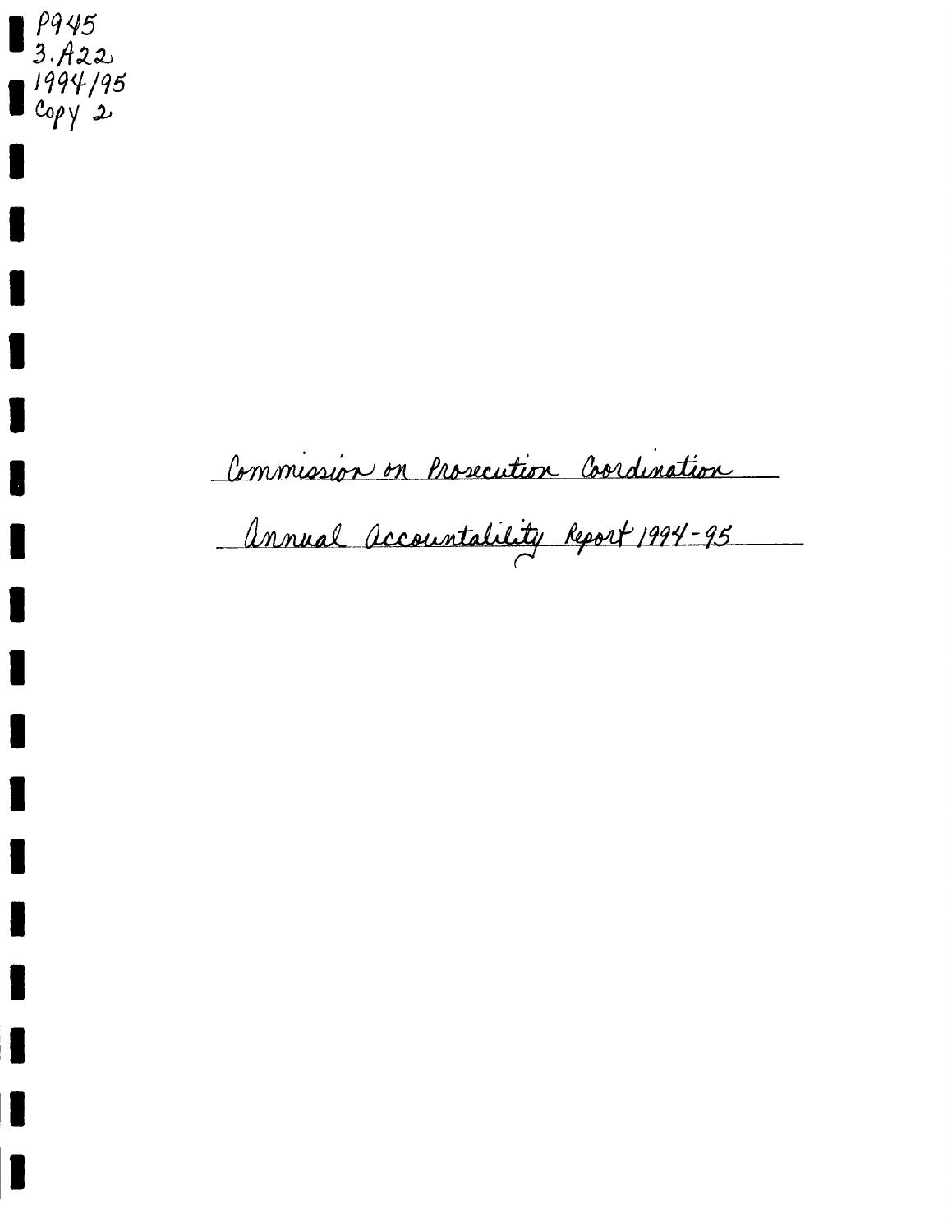P945  $3.422$  $94/95$ 

 $\cdot$   $\cdot$ 

# **STATE OF SOUTH CAROLINA** Commission on Prosecution Coordination

DONALD V. MYERS, CHAIRMAN<br>SOLICITOR, ELEVENTH JUDICIAL CIRCUIT

GEORGE M. DUCWORTH, VICE-CHARMAN SOLICITOR, TENTH JUDICIAL CIRCUIT

**RANDOLPH MERDALIGH III** SOLICITOR, FOURTEENTH JUDICIAL CIRCUIT

**BARBARA R. MORGAN** SOLICITOR, SECOND JUDICIAL CIRCUIT

**DAVID P. SCHWACKE** SOLICITOR, NINTH JUDICIAL CIRCUIT

**DONALD H. HOLLAND** SENATE JUDICIARY COMMITTEE

**1202 PARK STREET** P.O. BOX 11561 COLUMBIA, SOUTH CAROLINA 29211-1561 TELEPHONE: (803) 343-0765 FAX: (803) 343-0766

> WILLIAM D. BILTON **EXECUTIVE DIRECTOR**

JOHN W. TUCKER, JR. **HOUSE JUDICIARY COMMITTER** 

 $F21$ 

**ROBERT M. STEWART** CHIEF, STATE LAW ENFORCEMENT **DIVISION** 

**EXECUTIVE DIRECTOR CRIMINAL JUSTICE ACADEMY** 

REGAN A. PENDLETON **JAN A. PENDLETUN<br>DIRECTOR, THIRTEENTH JUDICIAL<br>CIRCUIT PRE-TRIAL** INTERVENTION PROGRAM

NANCY M. MOODY FIFTH JUDICIAL CIRCUIT<br>VICTIM-WITNESS ASSISTANCE **ADVOCATE** 

MEMORANDUM

TO: Bobby M. Bowers, Director Office of Research and Statistics

William D. Bilton, Executive Director FROM:

March 4, 1996 DATE:

 $RE:$ Annual Accountability Report MAR 0 7 1996

**Budget & Commot Board** 

Per your request, I am submitting an "annual accountability report" containing the Commission's mission, objectives and performance measures. Enclosed please find a 3.5 inch diskette containing the WordPerfect file (SCCPC.E21) plus one hard copy of the Accountability Report.

If I may be of further assistance, please do not hesitate to contact me.

> S. C. STATE LIBRARY ZAPR 9 1996 **STATE DOCUMENTS**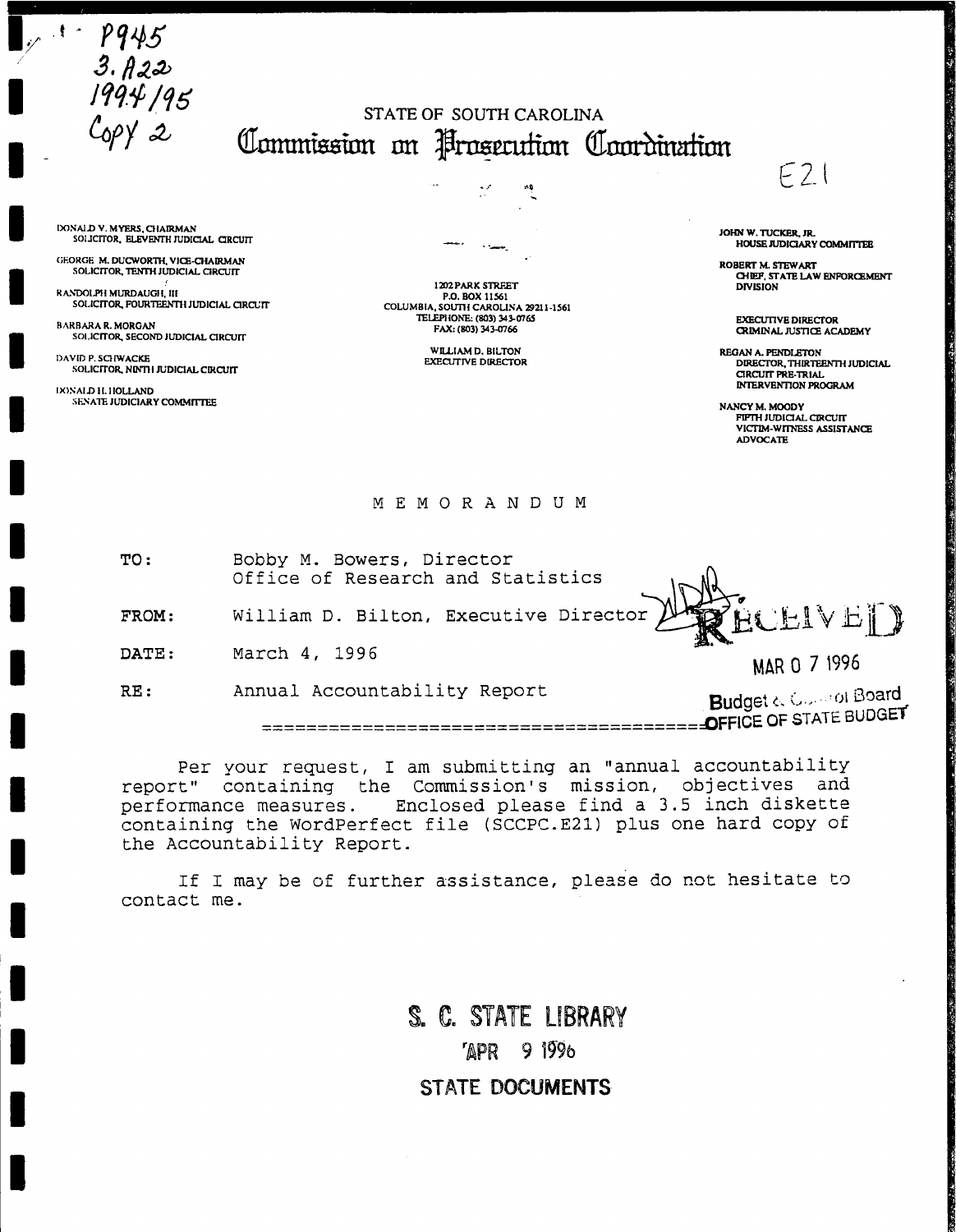# , SC COMMISSION ON PROSECUTION COORDINATION P. O. Box <sup>11551</sup> COLUMBIA, SOUTH CAROLINA 29211-1561<br>(803) 343-0765

### "ANNUAL ACCOUNTABILITY REPORT"

Proqram - Administration

# Program Mission:

t

t

I

I

t

I

l

I

I

T

T

I

T

I

T

I

I

I

I

The Prosecution Coordination Commission coordinates all<br>administrative functions of the offices of the solicitors and<br>affiliate services to include submission of the budgets, developing<br>and providing both legal education a

## Program Obiectives:

- provide legal education programs and training programs for<br>solicitors and their affiliate services;<br>provide blank indictments to the sixteen judicial circuit<br>solicitors;<br>provide legal updates as it relates to the office of
- 
- 
- 
- aid the Solicitors in addressing the burgeoning caseloads in the state.

#### Performance Measures:

- organize and schedule legal education seminars for the prosecutors of this state as well as training programs for affiliate services:
- provide blank indictments to the office of the solicitor upon request;
- prepare news summaries, legal and legislative updates as it relates to the office of the solicitor;
- provide the office of solicitor with essential data and computerized information (nap SHEETS and prior participation) on a pretrial applicant;
- hire additional prosecutors and staff who will be diligent in their efforts in handling the burgeoning caseload.

March 4, 1995